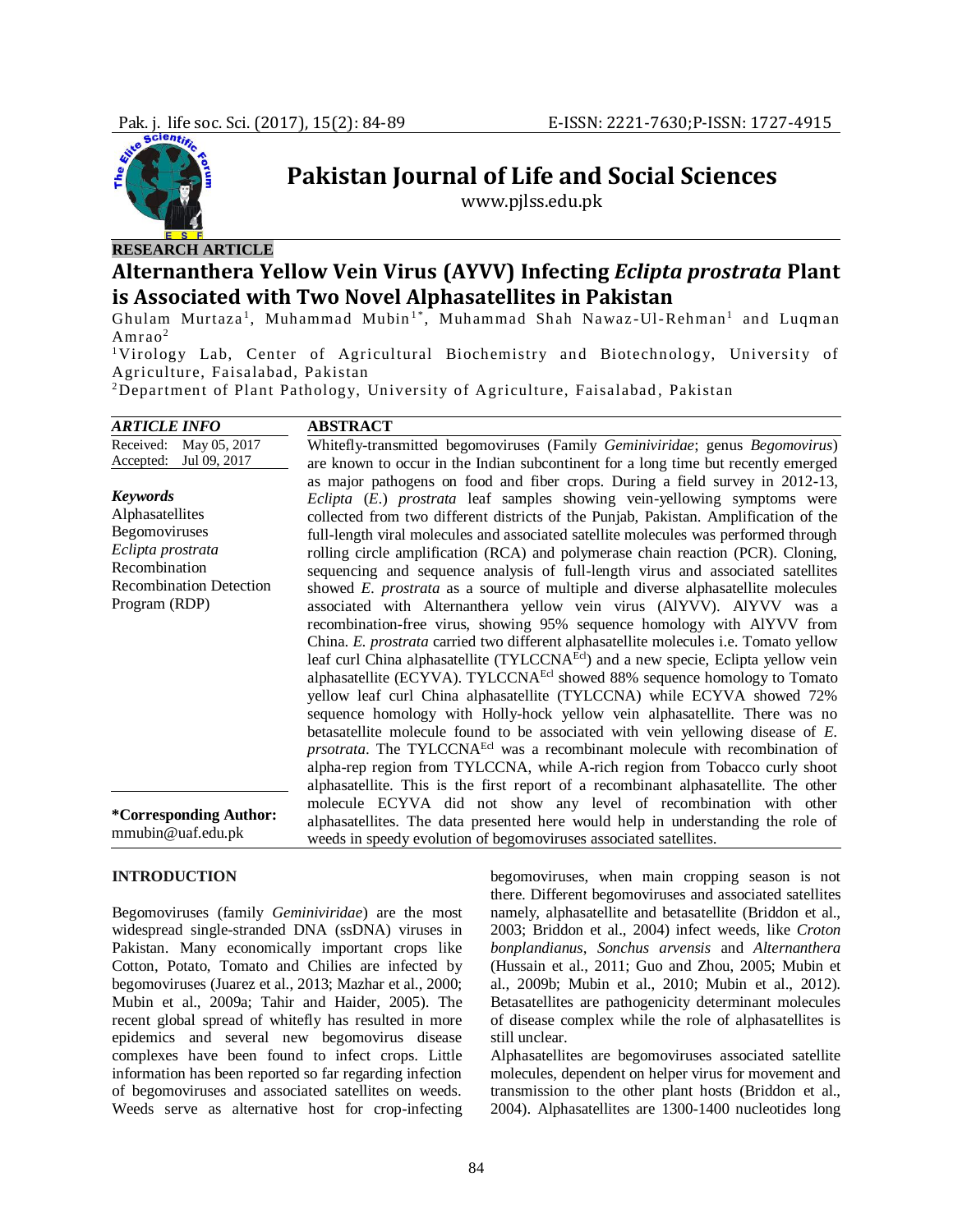single stranded circular molecules. These molecules are emerging as the most diverse satellites in crop plants and weeds both from New World and Old World (Briddon et al., 2004; Fiallo-Olive et al., 2012). The origin of alphasatellites is traced back to nanoviruses (another class of ss DNA viruses) (Briddon et al., 2004). The genome of alphasatellites is composed of a Rep gene, known as alpha-rep, A-rich region and origin of replication similar to nanoviruses (Briddon et al., 2004). The role of alphasatellites in the etiology of different diseases is unknown. These molecules are diverse in nature and do not play a role in the development of disease symptoms. The alphasatellites found from non-cultivated Cotton species were found to be suppressors of gene silencing (Nawaz-Ul-Rehman et al., 2010).

Alternanthera is a widely grown weed in India, Pakistan and China. Alternanthera was infected by a new species of begomovirus, namely Alternanthera yellow vein virus (AlYVV) in Hainan province of China during 2004 (Guo and Zhou, 2005). Since then AlYVV has been reported from *Eclipta* (*E*.) *prostrata* and several other weeds in different Asian countries (Mubin et al., 2010). AlYVV seems to be widespread begomovirus in Pakistan, India and China. However, none of the hosts have shown it to be associated with DNA-B component, suggesting it as a monopartite begomovirus. In Pakistan, AlYVV has been found to be associated with multiple satellites, like Ageratum yellow vein betasatellite and Potato leaf curl alphasatellite (Mubin et al., 2010). But these isolates were identified from *Sonchus arvensis*  weed. While in China, no such satellites have been reported from Eclipta or Alternanthera plants. Similarly, in Vietnam also, there are no reports of alphasatellites or betasatellites in combination with AlYVV (Ha et al., 2008).

In this study, we have surveyed the *E. prostrata* plants for the possible presence of alphasatellites in combination with AlYVV. To our surprise, there were diverse alphasatellites associated with AlYVV in the region while no betasatellites were detected from these Eclipta plants. Our data suggests that AlYVV is a betasatellite independent virus associated with diverse alphasatellites.

## **MATERIALS AND METHODS**

## **Virus sources and DNA extraction**

The symptomatic plants of *Eclipta* (*E.) prostrata* showing vein yellowing were collected from different areas of Punjab from farmer's fields. The asymptomatic leaves were taken as negative control. Young leaves were collected, labeled and transported on ice to lab and stored at -80°C. Total DNA was extracted from leaf samples by CTAB method as described by Doyle and Doyle (1990).

## **Amplification of begomovirus and associated satellites**

Total DNA extracted from infected leaves of *E. prostrata* was subjected to rolling circle amplification (RCA) (Blanco et al., 1989). The RCA product was restricted using different restriction enzymes i.e., S*alI, BglII, HindIII, KpnI* and *Sac*I. Fragments of size 2.8 kb, which could be begomovirus, were generated by restriction with *Sac*I enzymes. The restricted product was gel eluted and cloned into the pTZ57R/T vector (Fermentas) and completely sequenced. PCR was used to amplify begomovirus associated satellites as no 1.4 kb size fragment was obtained by restriction of RCA product. Briefly, 20ng/ul of total DNA was used in a 25ul reaction. The mixture included ingredients of PCR mix (Thermo scientific) along with dNTPs and Universal alphasatellite or betasatellite primers (Briddon et al., 2002; Bull et al., 2003). The full-length PCR products were resolved on the agarose gel and a band of 1.4 kb was confirmed. The PCR products were ligated into pTZ57R/T vector through direct T/A cloning procedure (Fermentas). Positive clones were sequenced through dideoxy method of sequencing.

**Sequence analysis and recombination detection** 

Sequences were assembled and analyzed by the Lasergene DNA analysis package (v8; DNA Star Inc., Madison, WI, USA). Pairwise comparisons for sequence similarities were produced using the MegAlign program of the Lasergene package. Phylogenetic trees were generated, first by aligning the molecules using CLUSTAL-W, followed by the neighbor joint method of phylogenetic tree construction in MEGA7 program. The accession numbers for AlYVV, ChLCA and AlYVA are GenBank: KX906694-97, KX938426 and KX938425, respectively. The other alphasatellite sequences were downloaded from GenBank and virus abbreviations are used as described by ICTV. After the sequence confirmation, detailed recombination analysis was conducted for satellites using recombination detection program (RDP) (Martin and Rybicki, 2000). Prior to recombination analysis the sequences were aligned by Clustal-W in MEGA7 DNA analysis software followed by recombination detection through RDP3 program.

## **RESULTS**

## **Symptomatology**

Leaves from 15 *Eclipta* (*E.) prostrata* plants showing vein-yellowing symptoms, typical of begomovirus infection, were collected from two different districts of Southern parts of the Punjab province in 2012 and 2013 (Fig. 1A). In all these areas there were cultivated crops like Cotton, Rice, Sugarcane and vegetable crops present in the field. This weed is commonly found in the fields as well as around the water channels. At every place *E. prostrata* plants were found to be showing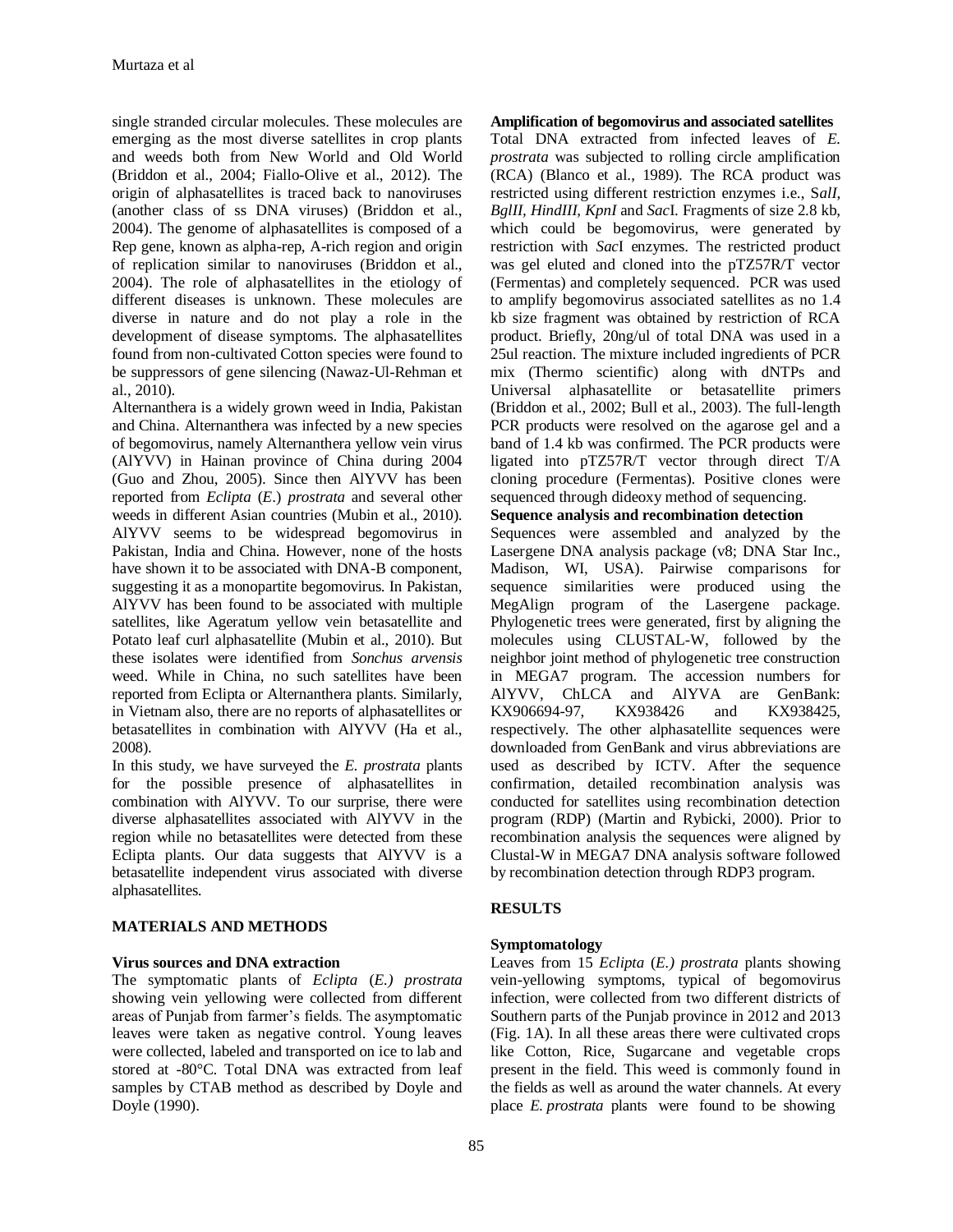

**Fig. 1:** *Eclipta prostrata* **plant; A) Symptomatic plant showing vein yellowing, B) asymptomatic plant grown in virus free conditions.**



**Fig. 2: PCR amplification from symptomatic leaves; A) Amplification of alphasatellite through PCR: 1 to 4 PCR amplifications from infected samples, lane 5 is positive control and lane 6 is negative control. M is the 1kb Marker, B) Lane 1-6, confirmation of 1.4Kb sized clones of alphasatellites by restriction with** *EcoRI* **and** *PstI.*

similar symptoms of vein yellowing. Vein yellowing was so conspicuous that the infected plants showed clear distinction from the non-infected ones (Fig. 1B). **Cloning of begomovirus and alphasatellites from** *E. prostrata*

Rolling circle amplification (Blanco et al. 1989) was used to amplify all circular ssDNA molecules from infected samples of *E. prostrata*. Restriction with *Sac*I enzyme yielded 2.8 kb fragment i.e., size of begomovirus and cloned in pTZ57R/T (gel pic not shown). The Universal alphasatellite primers (Bull et al., 2003) were used to amplify the molecules in a PCR reaction (Fig. 2A). The PCR products were amplified

and cloned in pTZ57R/T vector. The restriction digestion with *EcoRI* and *Pst*I enzyme confirmed the 1.4kb sized bands in the gel (Fig. 2B). The 1.4kb sized bands confirmed the presence of alphasatellites in the clones. We were unable to amplify betasatellites by using the same dilution as a template in PCR reaction.

## **Sequence analysis of begomoviruses**

A total of around 75 DNA A molecules of size 2.8 kb were cloned from fifteen plant samples collected from different regions of Punjab and partial sequencing showed that all molecules show maximum sequence similarity to Alternanthera Yellow Vein Virus (AlYVV). After partial sequencing, 4 molecules were completely sequenced. These completely sequenced molecules also showed that only AlYVV is present in all infected samples. Diagnostic primers for DNA-B were also used to find out the presence of any DNA-B molecule. There was no hint of the presence of DNA-B in any of these samples. These viruses isolated from *E. prostrata* showed the highest homology with the already reported AlYVV, although samples were taken from distant places of Punjab province.

#### **Sequence analysis of alphasatellites**

Total of 60 full-length alphasatellites were cloned and sequencing showed two different types of alphasatellites associated with AlYVV. These molecules were checked for identity percentage with other molecules in GenBank through BLAST. The BLAST results showed that the isolates obtained from Multan region (Accession no; KX938426) were closer to the alphasatellites from Chinese origin. Indeed, it showed 88% homology with Tomato yellow leaf curl China alphasatellites (TYLCCNA) (Table 1). In the phylogenetic tree of alphasatellites, the KX938426 made a cluster with Chili leaf curl alphasatellite (ChLCA) from Pakistan or India, Tobacco curly shoot alphasatellite (TbCSA) from China and TYLCCNA (Fig. 3). This close clustering shows that alphasatellite associated with eclipta yellow vein disease from Multan region is identical to TYLCCNA. Therefore, we proposed its name as an Eclipta strain of Tomato yellow leaf curl China alphasatellite (TYLCCNAEcl). This isolate had a typical genome organization, just like other alphasatellites from the Old World. It contained TAGTATTACC, as an origin of replication and 315 amino acids of its alpha-Rep.

The second alphasatellite molecule isolated from Layyah district showed only 47-72% sequence identity with all the alphasatellites in BLAST analysis. The detailed identity percentage of the isolate (KX938425) showed its maximum homology with Hollyhock yellow vein alphasatellite (HoYVA-72%) or Croton yellow vein mosaic alphasatellite (CYVMA-62%). Due to its less similarity with other alphasatellites, we proposed its name as Eclipta yellow vein alphasatellite (EcYVA). As compared to TYLCCNA<sup>Ecl</sup> it contained an Alpharep of 289 amino acids.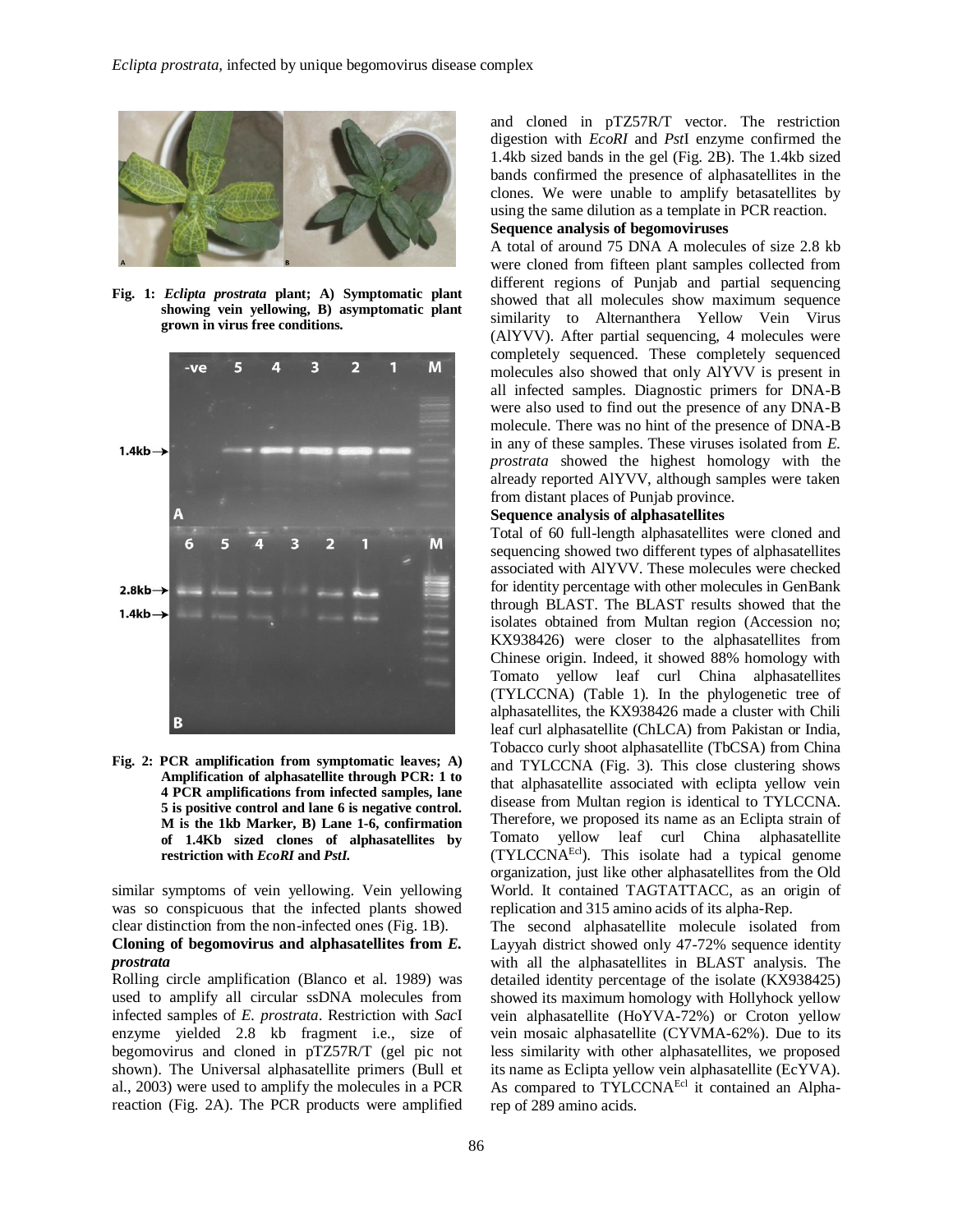| Virus name              |    |           |       |    | TYLCCNA AConSLA ChLCuA CLCuBuA CLCuMuA EcYVA CYVMA HHYVA GDarSLA TbCSA |    |    |    |    |    |
|-------------------------|----|-----------|-------|----|------------------------------------------------------------------------|----|----|----|----|----|
| TYLCCNA*-               | 88 | $72 - 73$ | 83-88 | 72 | 88                                                                     | 50 | 52 | 51 | 53 | 88 |
| [KX938426]              |    |           |       |    |                                                                        |    |    |    |    |    |
| AConSLA-[LN880827]      |    | 97        | 68-71 | 76 | 72                                                                     | 50 | 52 | 52 | 57 | 84 |
| ChLCuA-[KF584013]       |    |           | 94    | 69 | 94                                                                     | 49 | 51 | 51 | 53 | 80 |
| CLCuBuA-[HF567947]      |    |           |       | 96 | 72                                                                     | 49 | 54 | 51 | 56 | 72 |
| CLCuMuA-[KJ028212]      |    |           |       |    | 98                                                                     | 49 | 54 | 51 | 56 | 72 |
| EcYVA* [KX938425]       |    |           |       |    |                                                                        |    | 66 | 72 | 67 | 50 |
| CYVMA-[LN879487]        |    |           |       |    |                                                                        |    | 90 | 71 | 92 | 53 |
| <b>HHYVA-[FR772086]</b> |    |           |       |    |                                                                        |    |    |    | 72 | 52 |
| GDarSLA-[EU384652]      |    |           |       |    |                                                                        |    |    |    | 97 | 54 |
| TbCSA-[KT390436]        |    |           |       |    |                                                                        |    |    |    |    | 84 |

**Table 1: Pairwise comparison of alphasatellites from the present study with selected alphasatellite molecules from data bank.**

\*isolates from the present study



**Fig. 3: Phylogenetic dendrogram based upon selected complete sequences of alphasatellites molecules. Alphasatellite sequences used for comparison are downloaded from databank. The database accession number in each case is given. The sequences associated with Alternanthera yellow vein disease are indicated by a red color in each case.** 

| Ori                           | Alpha-Rep         | A-rich region |  |  |  |  |  |  |  |
|-------------------------------|-------------------|---------------|--|--|--|--|--|--|--|
| TYLCCHNAEd[PK:S11:12]KX938426 |                   |               |  |  |  |  |  |  |  |
|                               |                   |               |  |  |  |  |  |  |  |
|                               | TYLCCHNA or ChLCA | <b>TbCSA</b>  |  |  |  |  |  |  |  |

**Fig. 4: Recombinant Alphasatellite TYLCCNAEcl. Red colour segment shows the part of ChLCA or TYLCCNA and blue color shows a part from TbCSA.**

## **Recombination analysis of alphasatellites**

The recombination of alphasatellites isolated in this study and from GenBank was calculated through recombination detection program RDP (Martin and Rybicki, 2000). The isolate TYLCCNAEcl (KX938426) showed recombination of alpha-rep region with TYLCCNA or ChLCA, while A rich region showed maximum identity with TbCSA (Fig. 4). The recombination was further confirmed by BLAST analysis. Indeed, it is the first report of a recombinant alphasatellite. While the EcYVA did not show any level of recombination with other alphasatellite.

### **DISCUSSION**

The viruses belonging to genus *Begomovirus* are increasingly spreading to the weeds and cultivated crops (Mansoor et al., 2006). These begomoviruses are associated with satellites in India, Pakistan, China and several other Asian countries (Mansoor et al., 2003; Mansoor et al., 2006; Mubin et al., 2009b; Mubin et al., 2012). Previously, these satellites were only known from Old World, but recently due to efficient cloning techniques, they have also been reported from New World (Fiallo-Olive et al., 2012). Despite the fact that several begomoviruses and satellites are known from India and Pakistan, but still the complete diversity of molecules is still least understood (Vinoth et al., 2017). According to the pairwise sequence comparison analysis, 84% sequence similarity is the criteria to identify the alphasatellites species (Vinoth et al., 2017). Although, alphasatellites have not been classified yet, according to literature survey, 83 or 84% have been set as a criterion to identify the new species.

The yellow vein symptoms of *E. prostrata* have been attributed to geminiviruses infection previously (Zaidi et al., 2017; Ha et al., 2008; Haider et al., 2005). However, satellites have not been reported in combination with begomoviruses in Eclipta plant from Pakistan *(*Zaidi et al., 2017). We have identified two novel alphasatellites from two different locations in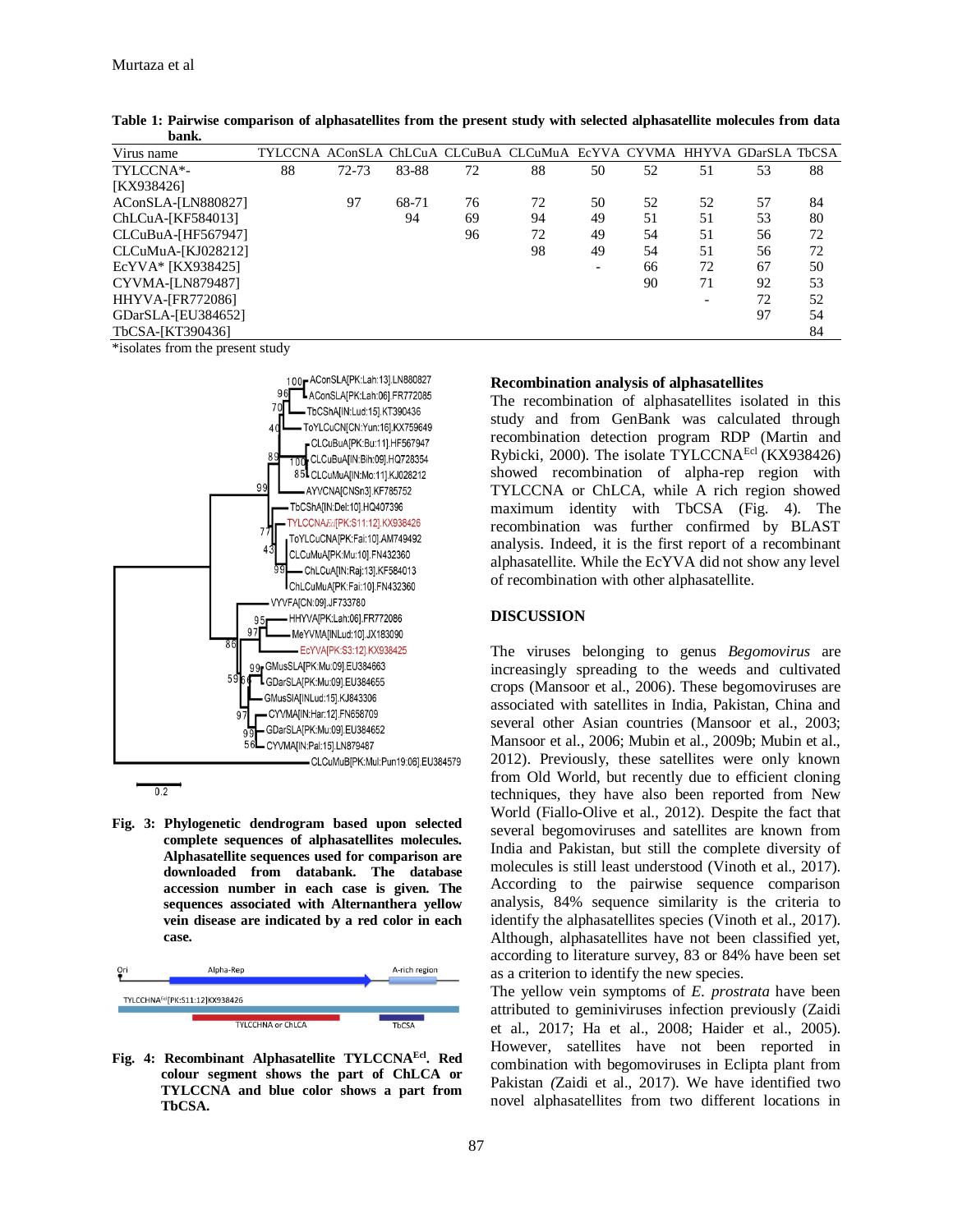Pakistan. There was no change in helper viral sequence in both the locations. The DNA-A components were typical of Alternanthera yellow vein virus (AlYVV, accession no. KX906694-97). The nucleic acid sequencing and then the BLAST information revealed that the full-length viral molecules  $($   $\sim$  2.8kb) from all different localities were found to be highly conserved and level of sequence homology was 92 to 98%. To our surprise, we were unable to find a single betasatellite from these samples. Therefore, we applied universal primers based PCR. We used both the genomic DNA dilutions and RCA dilutions to amplify any detectable level of betasatellite. But surprisingly, there was no amplification of betasatellite. This showed that betasatellites might not be associated with Eclipta yellow vein disease in *E. prostrata* plants. Similar results were shown by (Ha et al., 2008; Zaidi et al., 2017*),* as they isolated the AlYVV from *E. prostrata* and Zinnia elegance.

The phylogenetic analysis of closely related alphasatellites showed two major clusters. One cluster showed higher nucleotide identity with alphasatellites associated with Tomato yellow leaf curl China Alphasatellites. Therefore, we proposed its name (KX938426) as Tomato yellow leaf curl China alphasatellite-Eclipta strain (TYLCCNA<sup>Ecl</sup>). Recombination analysis of this isolate revealed a unique pattern (Fig. 4). The alpha-rep showed close similarity with TYLCCNA or ChLCA, while the A-rich region showed maximum homology with TbCSA. According to our literature survey, there is no such example of alphasatellites recombination.

Due to less than 84% identity with other alphasatellites in the GenBank the isolate KX938425 was considered as a new specie. Hence, its name was proposed as *Eclipta yellow vein alphasatellite* (EcYVA). In the phylogenetic tree, EcYVA made a separate cluster with *Gossypium darwinii* symptomless alphasatellite (Fig. 3), which were originally isolated from non-cultivated cotton species (Nawaz-ul-Rehman et al., 2012).

There are many interesting findings presented here. Usually in old world, begomoviruses are associated with betasatellites but in this study no associated betasatellite was found, though association with multiple alphasatellites was found. AlYVV was found to be recombination free across the infected samples collected from Punjab, which again is an interesting observation. In summary, the present study reveals that Alternanthera yellow vein disease in Pakistan is associated with novel and multiple alphasatellites.

## **Authors' contribution**

GM performed all the experiments. MM, MSN and LA were involved in design of the experiments and data analysis. MM wrote the paper while MM, MSN critically reviewed the manuscript.

## **Acknowledgments**

Higher Education Commission of Pakistan supported Mr. Ghulam Murtaza under 5000 Indigenous Ph.D. fellowship program. This work was funded by the IFS Research Grant No. C/5260-1 to Dr. Muhammad Mubin and IFS Research grant No. C/5434-1 to Dr. Shah Nawaz ul Rehman. This work is part of PhD research thesis of Mr. Ghulam Murtaza. We acknowledge all members of virology lab for help and support to perform experiments for this work.

## **REFERENCES**

- Blanco L, A Bernad, JM Lazaro, G Martin, C Garmendia and M Salas, 1989. Highly efficient DNA synthesis by the phage phi 29 DNA polymerase. Symmetrical mode of DNA replication. Journal of Biological Chemistry, 264: 8935-8940.
- Briddon RW, SE Bull, S Mansoor, I Amin and PG Markham, 2002. Universal primers for the PCR-mediated amplification of DNA beta: a molecule associated with some monopartite begomoviruses. Molecular Biotechnology, 20: 315-318.
- Briddon RW, SE Bull, I Amin, AM Idris, S Mansoor, ID Bedford, P Dhawan, N Rishi, SS Siwatch and AM Abdel-Salam, 2003. Diversity of DNA beta, a satellite molecule associated with some monopartite begomoviruses. Virology, 312: 106-121.
- Briddon RW, SE Bull, I Amin, S Mansoor, ID Bedford, N Rishi, SS Siwatch, Y Zafar, AM Abdel-Salam and PG Markham, 2004. Diversity of DNA 1: a satellite-like molecule associated with monopartite begomovirus-DNA beta complexes. Virology, 324: 462-474.
- Bull SE, RW Briddon and PG Markham, 2003. Universal primers for the PCR-mediated amplification of DNA 1: A satellite-like molecule associated with begomovirus-DNA beta complexes. Molecular Biotechnology, 23: 83-86.
- Doyle JJ and JL Doyle, 1990. A rapid total DNA preparation procedure for fresh plant tissue. Focus, 12: 13-15.
- Fiallo-Olive E, Y Martinez-Zubiaur, E Moriones and J Navas-Castillo, 2012. A novel class of DNA satellites associated with New World begomoviruses. Virology, 426: 1-6.
- Guo X and X Zhou, 2005. Molecular characterization of Alternanthera yellow vein virus: a new begomovirus species infecting *Alternanthera philoxeroides*. Journal of Phytopathology, 153: 694-696.